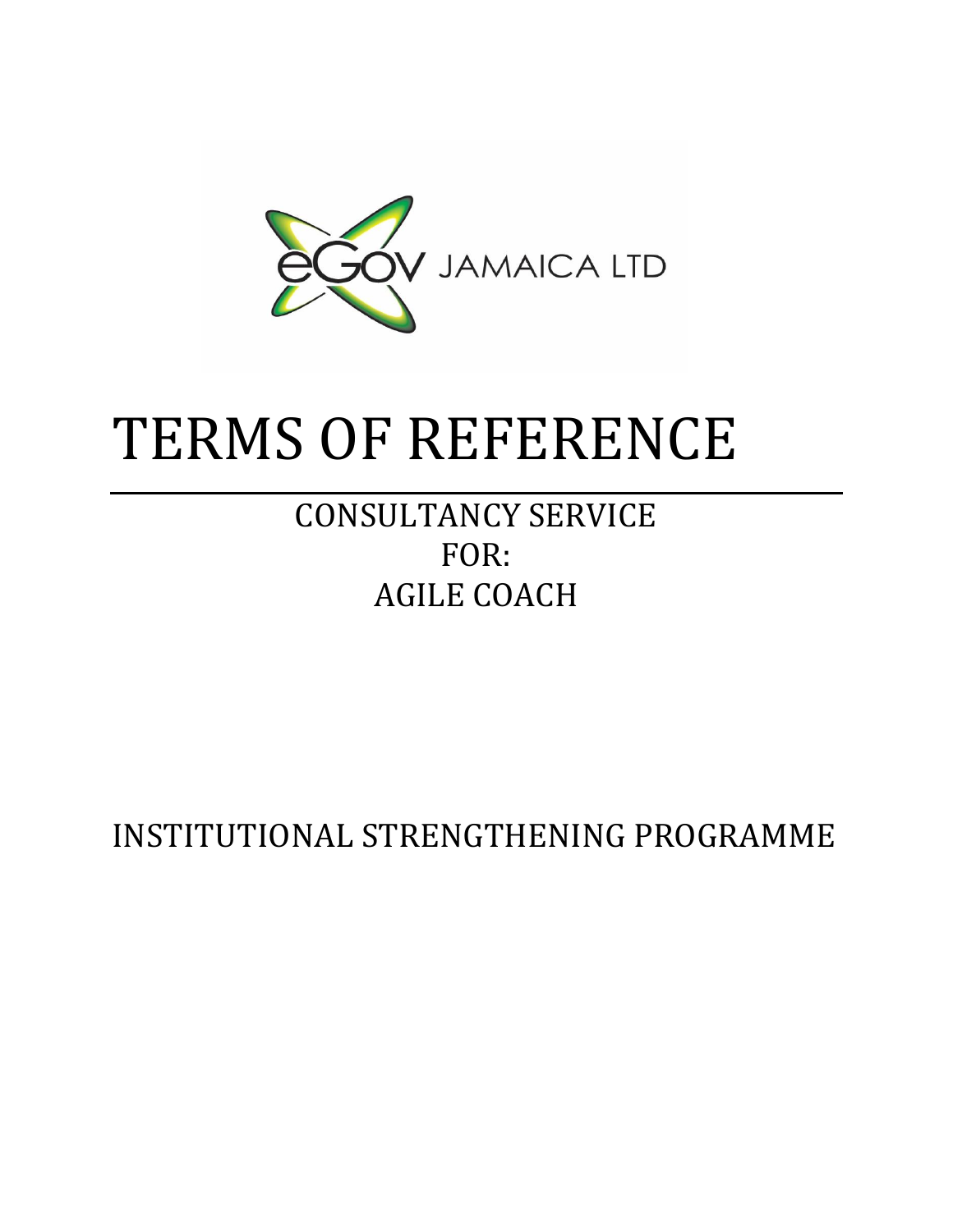

# **DEFINITION OF ACRONYMS**

| <b>ACRONYM</b>   | <b>DEFINITION</b>                                                      |  |
|------------------|------------------------------------------------------------------------|--|
| <b>ABPMP</b>     | <b>Association of Business Process Management Professionals</b>        |  |
| <b>ACI</b>       | <b>Agile Coaching Institute</b>                                        |  |
| <b>AIIM</b>      | Association for Intelligent Information Management                     |  |
| <b>BizDevOps</b> | Business, Development and Operations. (A shift to highly collaborative |  |
|                  | cultures with strong focus on teams and collaboration)                 |  |
| <b>BPEL</b>      | <b>Business Process Execution Language</b>                             |  |
| <b>BPM</b>       | <b>Business Process Management</b>                                     |  |
| <b>BPMN</b>      | <b>Business Process Modelling Notation</b>                             |  |
| <b>CBAP</b>      | <b>Certified Business Analysis Professional</b>                        |  |
| <b>CBPP</b>      | <b>Certified Business Process Professional</b>                         |  |
| <b>CCBA</b>      | Certification of Competency in Business Analysis                       |  |
| eGovJa           | eGov Jamaica Limited                                                   |  |
| <b>EPC</b>       | <b>Event Driven Process Chain</b>                                      |  |
| GOJ              | Government of Jamaica                                                  |  |
| G <sub>2</sub> B | Government-to-Business                                                 |  |
| G <sub>2</sub> C | Government-to-Citizens                                                 |  |
| G2G              | Government-to-Government                                               |  |
| <b>IBRD</b>      | International Bank for Reconstruction and Development                  |  |
| ICAgile          | International Consortium for Agile                                     |  |
| <b>ICT</b>       | Information and Communications Technology                              |  |
| <b>KSA</b>       | Knowledge, Skills and Abilities                                        |  |
| <b>MDA</b>       | Ministries, Departments and Agencies                                   |  |
| <b>MOFPS</b>     | Ministry of Finance and the Public Service                             |  |
| <b>MSET</b>      | Ministry of Science, Energy and Technology (formerly MSTEM)            |  |
| <b>PDO</b>       | Project Development Objective                                          |  |
| <b>PFMS</b>      | <b>Public Financial Management Systems</b>                             |  |
| PMI-ACP          | Project Management Institute Agile Certified Practitioner              |  |
| PMI-PBA          | Project Management Institute Professional in Business Analysis         |  |
| <b>SPSTP</b>     | Strategic Public Sector Transformation Project                         |  |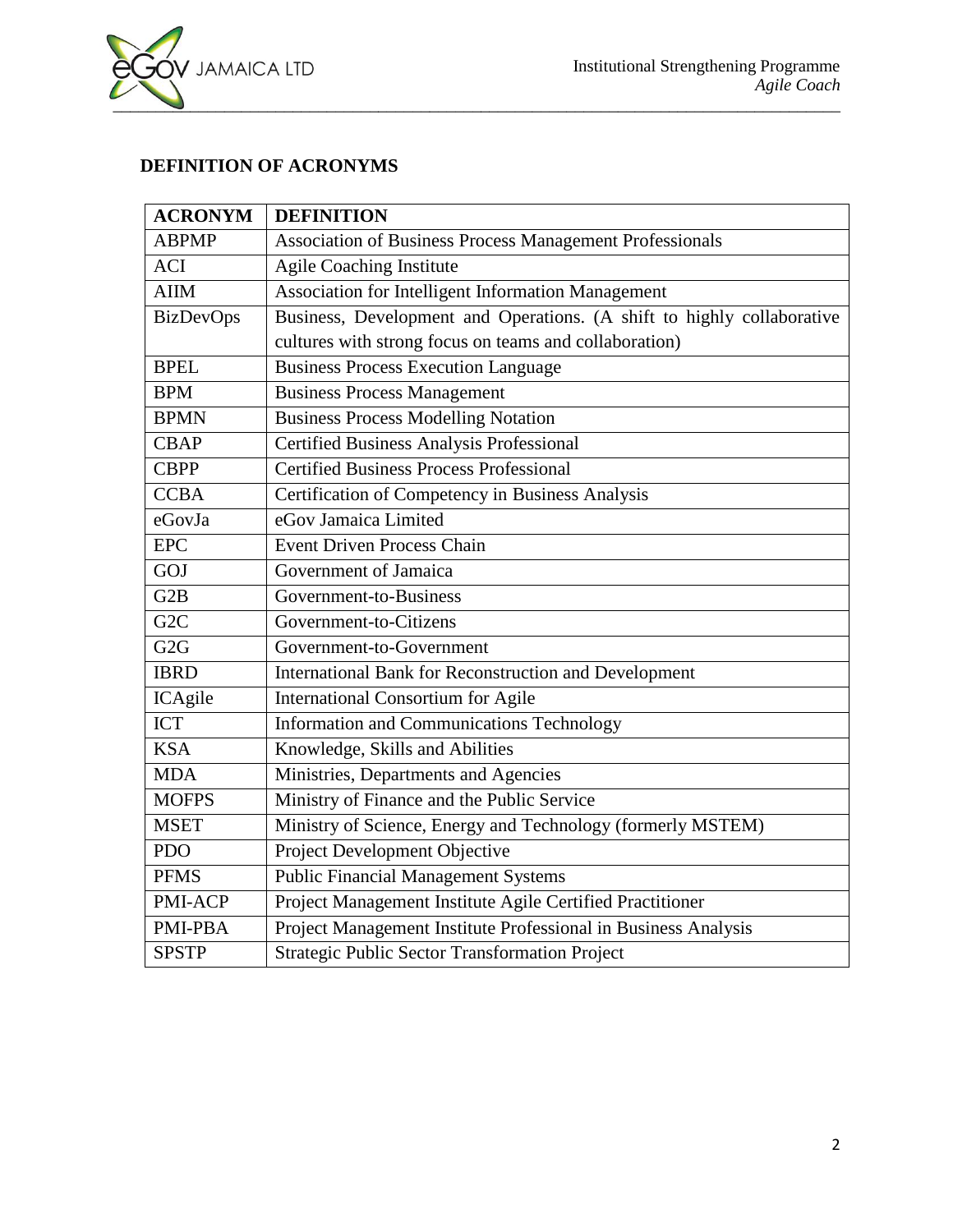

# **1. BACKGROUND**

eGov Jamaica Ltd. (eGovJa) is a full-service provider of Information and Communications Technology (ICT) services such as ICT Consultancy, Government of Jamaica (GOJ) Validation Web Services, Data Centre (Hosting and Data Storage), Infrastructure Design and Development Services, and Software Development/Acquisition.

With a mandate to provide ICT services to the entire public sector of the GOJ, eGovJa was restructured to support critical business processes of government entities and to enhance the revenue collection capabilities of the GOJ. The mandate is further expanded in the Vision 2030 ICT Sector Plan that has the following action items assigned to eGovJa:

- Implement a Brand Jamaica portal organized in product streams. This should be done in collaboration with the Jamaica Trade and Invest.
- Assess, re-engineer and automate key government business processes to improve facilitation and service delivery. This should be done in collaboration with the Cabinet Office and the relevant Ministries, Departments and Agencies (MDAs).
- Develop more efficient electronic systems for engagement in Government-to-Government (G2G), Government-to-Business (G2B) and Government-to-Citizens (G2C) transactions. This should be done in collaboration with our parent ministry, the Ministry of Science, Energy and Technology (MSET).

The GOJ is embarking on an ICT transformation process in an effort to improve services to citizens and businesses in Jamaica. It is recognised that currently there is no one organization that has full responsibility for ICT and related services and this has resulted in a number of challenges. Due to these challenges, Cabinet approved the implementation of an ICT Governance Framework model on January 12, 2013 and further approved through Cabinet decision 28/16, the establishment of a Road Map and an Action Plan for transformation of the entire ICT services for the GOJ through the establishment of an ICT Authority.

The range and scope of the services provided by eGovJa have changed dramatically and the organisation is now required to service a larger client base, however there has not been a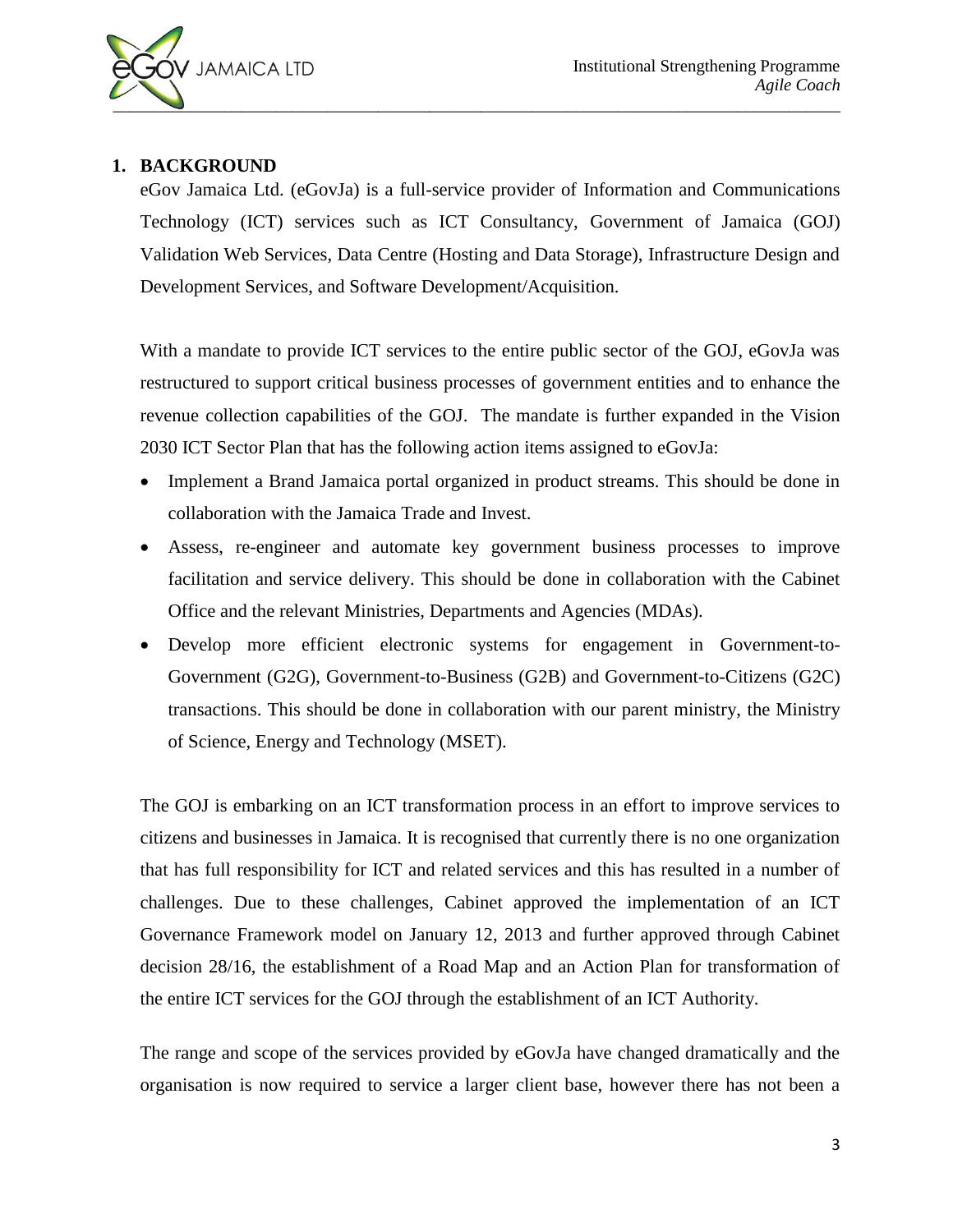

commensurate increase in human and physical resources. The company is also expected to adopt the agile methodology and be effective in its delivery of services. Hence, changes in business processes will be required to facilitate same.

eGovJa traditionally utilizes the waterfall software development methodology, and currently records an efficiency level below best practice standards. An internal study of the organisation was done which revealed the following challenges, among others:

- Lengthy delays in delivering solutions
- Difficulty incorporating changes to business requirements
- Software defects are identified too late in the process
- Customers are not involved in the process, often resulting in their dissatisfaction with the end product
- Inadequate collaboration among team members and with customer
- Silos across functional units
- Unnecessary bureaucracy

Through research, it was determined that some of the challenges outlined above can be resolved by building the Business, Development and Operations (BizDevOps) culture which adopts the Agile principles. eGovJa has received the required training in agile and is now utilizing the scrum agile methodology for selected projects.

With the required coaching and onsite mentoring in agile we intend to implement the agile methodology throughout the organisation, since companies that have adopted these principles operate at an optimal level and have reported increased customer satisfaction.

#### **Project Funding Overview**

The GOJ is the beneficiary of an investment loan from the World Bank. The Strategic Public Sector Transformation Project (SPSTP) (IBRD Loan No.-8406-JM) will, inter alia, assist in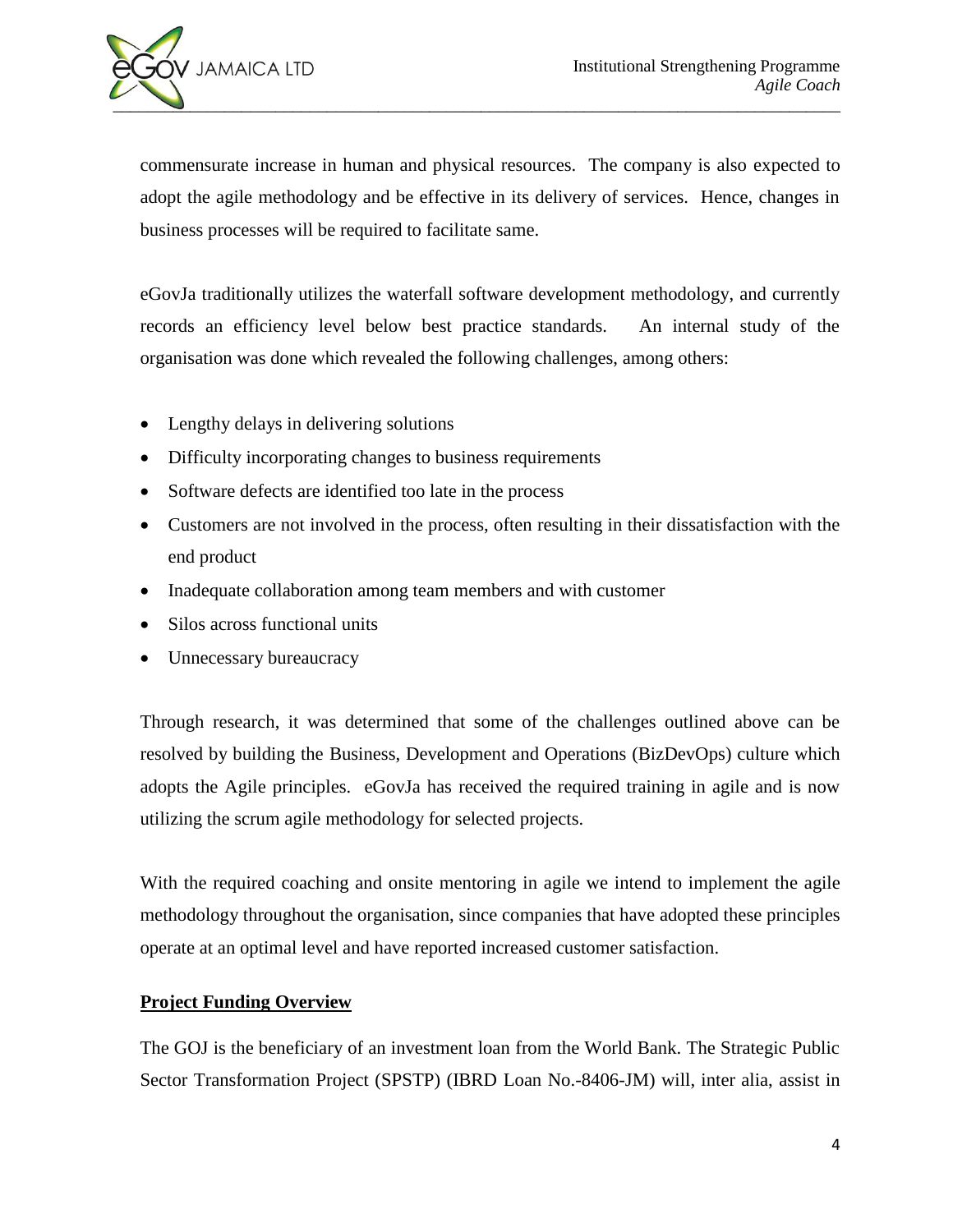

repositioning of eGovJa to be able to support the Public Financial Management Systems (PFMS).

The Project Development Objective (PDO) of the SPSTP is to strengthen public resource management and support selected public sector institutions in facilitating a more enabling environment for private sector growth. The project has six components. This consultancy falls under Component III: Adaptive Public Sector Approaches to Promote Fiscal Sustainability.

The components of the SPSTP are:

- Component I: Strengthening the Public Investment Management System
- Component II: Strengthening the Budget Preparation Process & Results-Based Budgeting
- Component III: Adaptive Public Sector Approaches to Promote Fiscal Sustainability
- Component IV: Modernizing the Accountant General's Department
- Component V: Fostering Industrial Growth and Trade Facilitation
- Component VI: Project Management

The Agile Coach is needed to assist eGovJa in reorganizing its business, application development and operational processes to improve our delivery of value, solutions and services and remove the operational silos that currently generate inefficiencies, waste and extended delivery time. By extension, this will also enhance the delivery of ICT services to GOJ and provide medium to long-term support of the PFMS under Component 3 of the SPSTP. This component will support activities that will contribute to the sustainability of GOJ's reform process in public administration, fiscal sustainability and growth.

#### **2. OBJECTIVES**

The objectives of this consultancy are as follows:

1. Conduct an assessment of the organization to determine the status of Agile adoption and determine the immediate needs that must be met as the organization continue on that path of implementing the agile framework;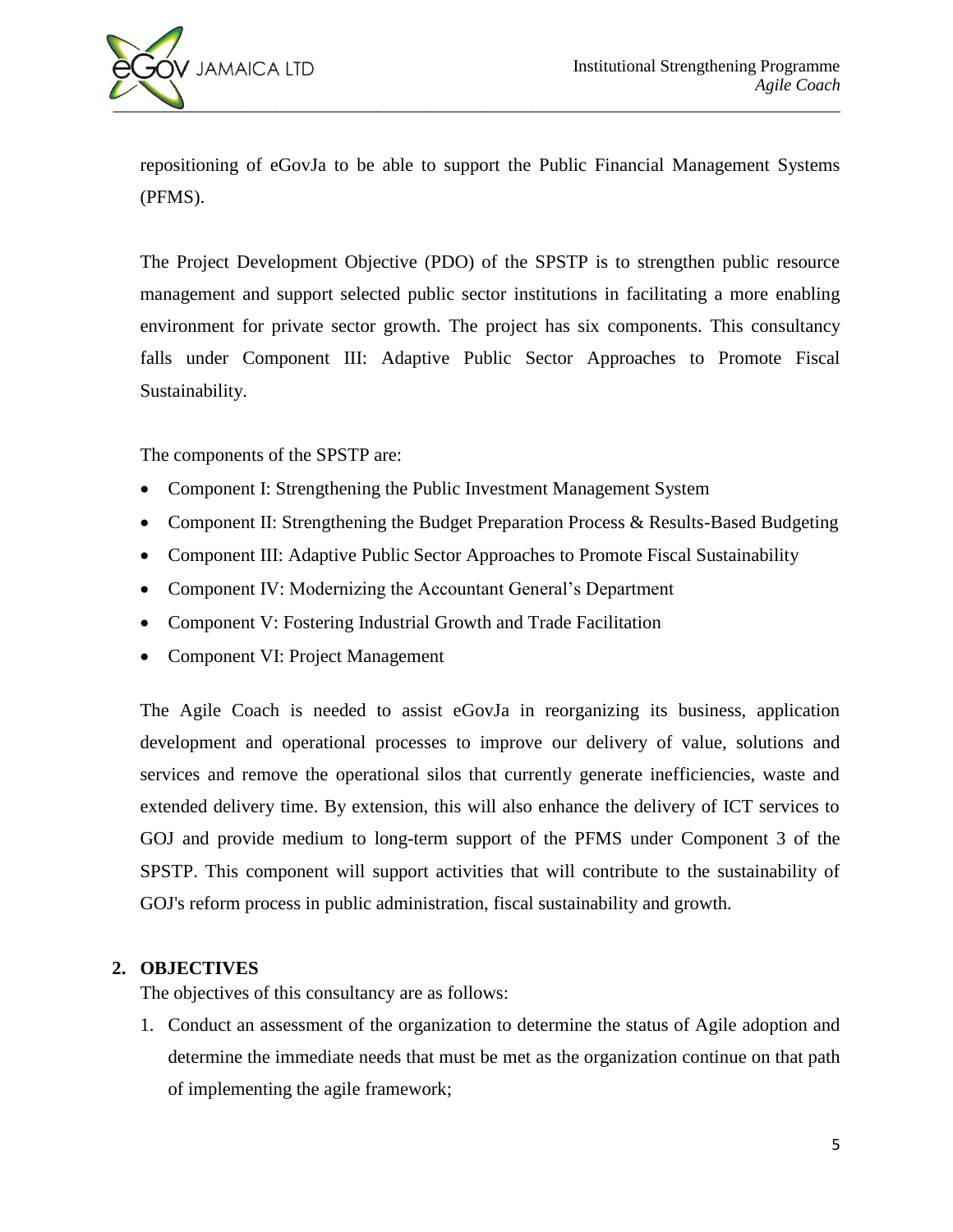

- 2. Review and develop the eGovJa agile framework, based on gaps identified;
- 3. Conduct mentoring and coaching of staff from different segment of the organization based on the findings and recommendations of the immediate needs;
- 4. Develop an implementation and transition plan, and execute elements of the plan; all over a nine months period.

# **3. SCOPE OF WORK**

This consultancy seeks to enhance the agile capacity of participants (Executive Management, Agile Coaches, Scrum Masters, etc…). In achieving the objectives, the Consulting firm is expected to execute the actions outlined below. It is important to note however, that the scope of work outlined herein is not considered exhaustive and may change based on the assessment and recommendations proffered by the Consulting firm. All changes to the scope of work shall be formally approved by both parties.

The Consulting firm shall carry out the following:

# **3.1. Agile Skills and Scope**

- 1. Increase participants' knowledge in the field of agile frameworks.
- 2. Lead participants to the path of professional mastery.
- 3. Impress upon the participants the ethical considerations therein.

#### **3.2. Enterprise Agility: Structures and Processes**

- 1. Analyze the current eGovJa Agile Centre of Excellence structure against common agile paradigms and make recommendations for improvements.
- 2. Analyze current organizational business processes.
- 3. Determine and design an effective process on how to make the organization and business more agile.

# **3.3. Enterprise Agility: Leadership and Culture**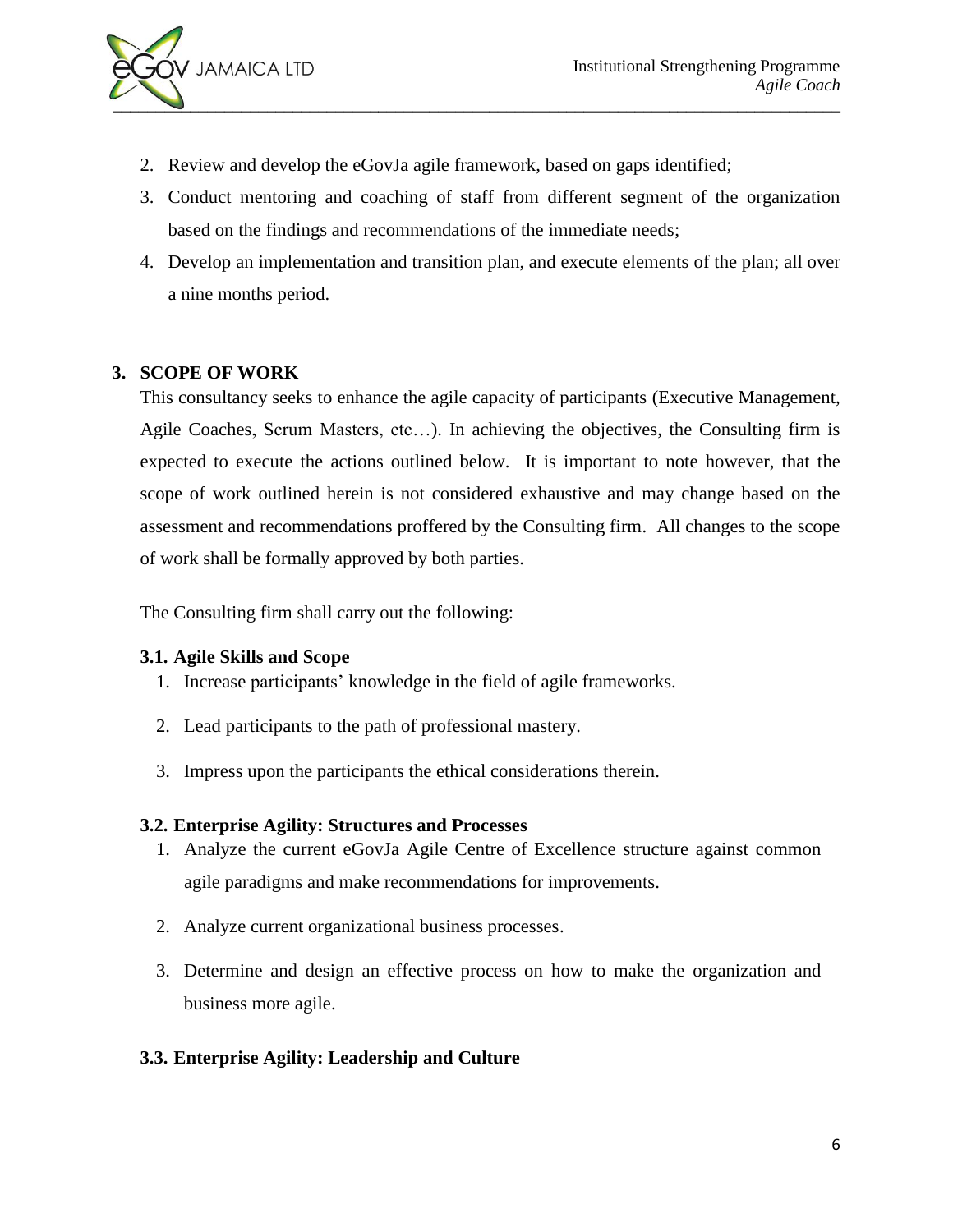

- 1. Work with the executive team to understand the organizational needs and make recommendations, which will inform the transition plan.
- 2. Leverage leadership development models to assist the organization's adoption.
- 3. Engage all organizational levels in conversations about cultural change.

#### **3.4. Change and Enterprise Agile Transitions**

- 1. Work with the organization to enact agile transition strategies.
- 2. Manage the organizational impediments.
- 3. Assist all employees to realize the fruits of agility at an enterprise level.
- 4. Provide a work plan to transition to the proposed agile process.
- 5. Design an effective evaluation system for reviewing the performance of the Agile Teams.

#### **3.5. Existing Process Review**

- 1. Review the existing standards, procedures, processes and norms to ensure that the existing obligations and duties placed on employees are not onerous and provide recommendations for updates.
- 2. Recommend changes to specific standards, procedures, processes and norms that are needed to grant authority to the new agile framework employed.

#### **3.6. Change and Communication Management**

- 1. Establish the end to end process of the new agile framework, and ensuring alignment with the new changes.
- 2. Create change management and communication plans through the application of proven strategies and methodologies that stimulate a sense of urgency, mobilize commitment and minimize the negative impact to organization performance, new processes and the way employees work.
- 3. Perform data analysis, performance measurement, and quantitative and qualitative metrics development.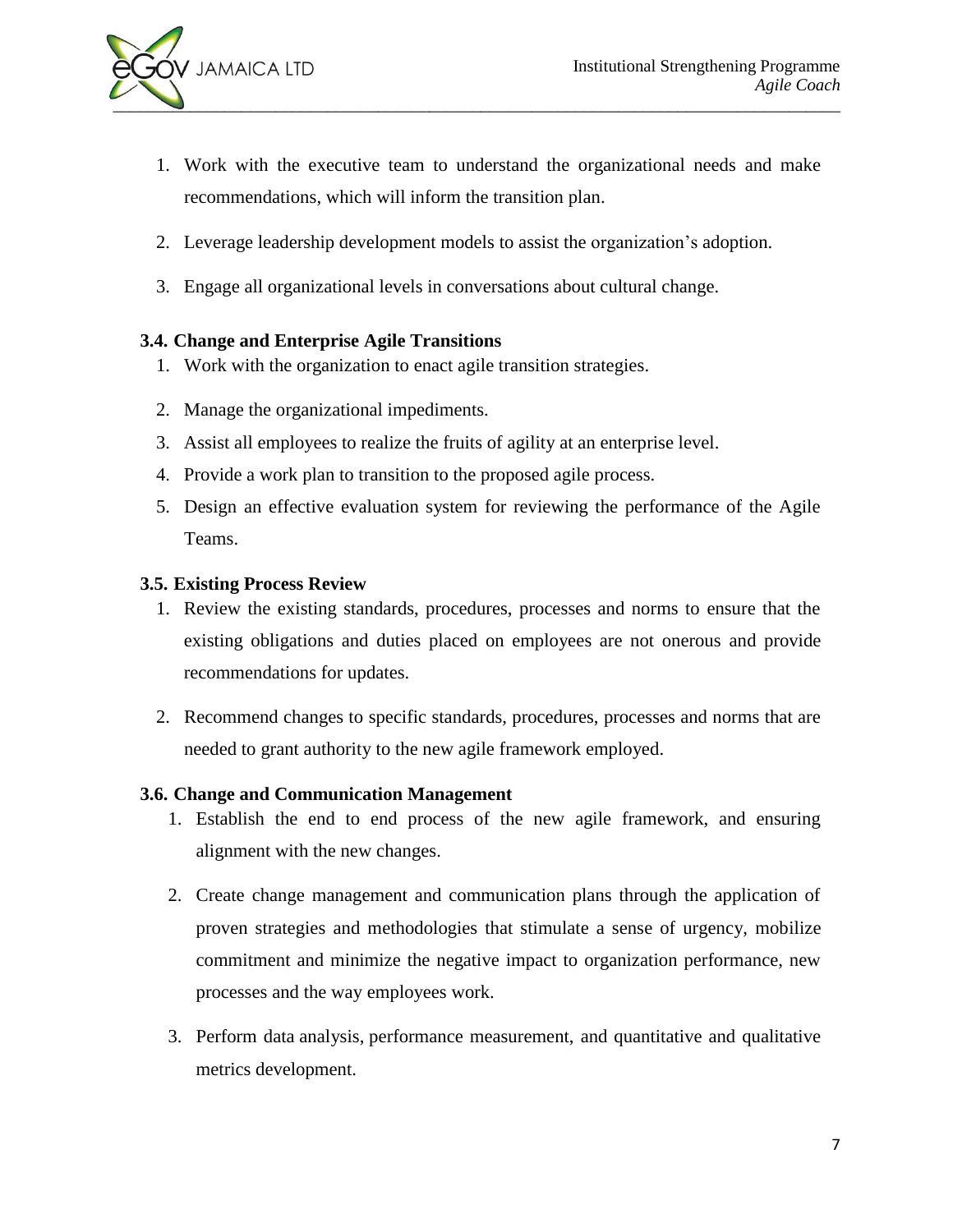

- 4. Develop internal change management capabilities within the hierarchy of the organization and amongst clients that are agile and adaptive to suit the evolving working environment.
- 5. Develop and execute the transition plan for adopting the new agile framework.
- 6. Participate with the Project Team in delivering communicative messages to keep all stakeholders informed of the progress of this Project and the impact of proposed organizational changes.
- 7. Participate with the Project Team in delivering a communication plan to communicate to all employees messages that are relevant to them in a timely manner.
- 8. Arrange consultative workshops with key stakeholders as part of the overall change management process and present cohesive rationale for the recommended changes and proposals.

# **4. METHODOLOGY**

The Consulting firm, through key personnel, is expected to use accepted and proven methodologies for carrying out the assignment. The firm should prepare a detailed methodology and work plan indicating how the objectives of the assignment will be achieved.

The work plan submitted should be aided by Microsoft Project showing the allocation of time to each of the key components of the project. Detailed scheduling should be provided to support the methodology outlined.

#### **5. COORDINATION/REPORTING RELATIONSHIP**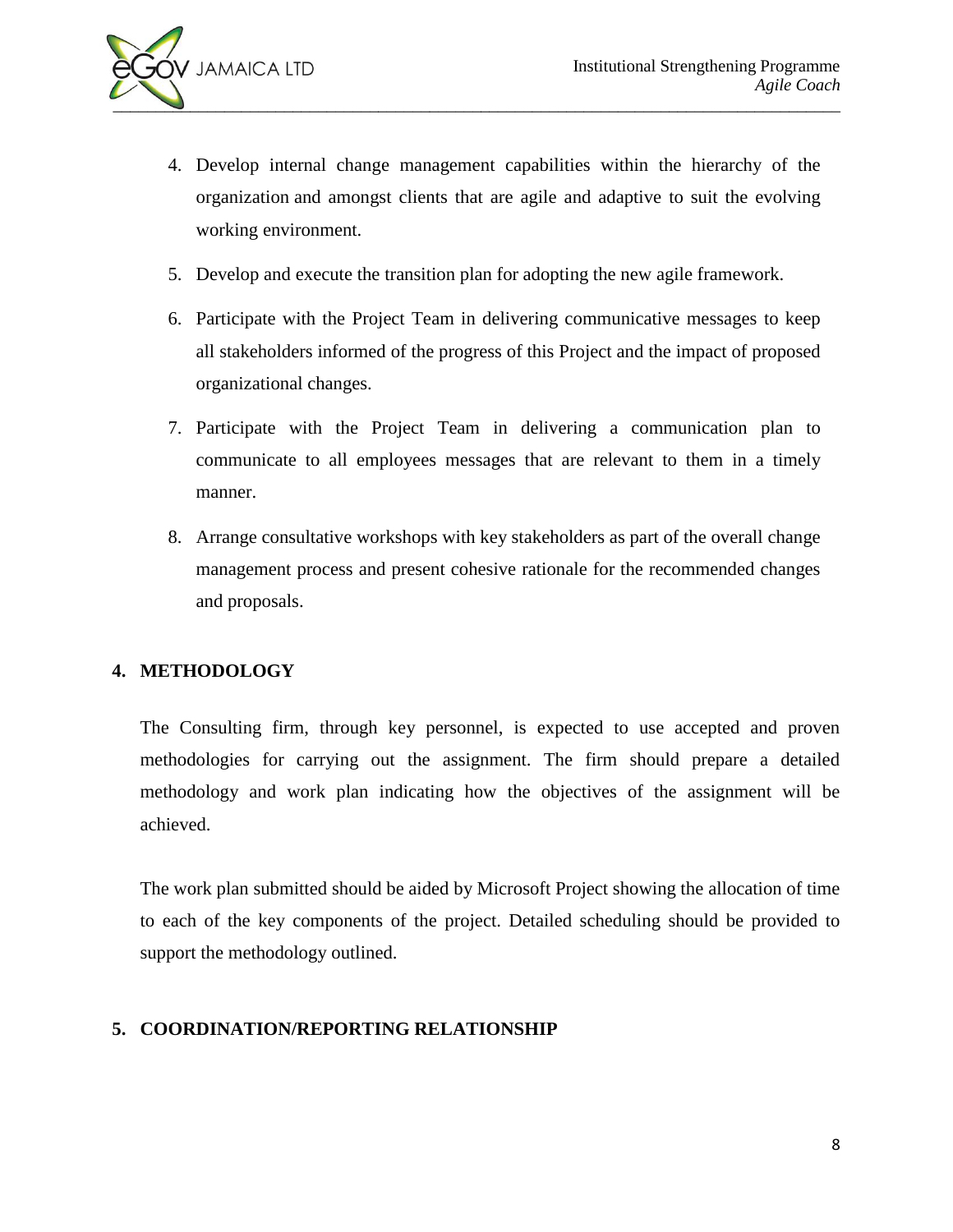

The Chief Executive Officer of eGovJa is the Sponsor for this project. The Consulting firm will report to and operate under the supervision of the Chief Scrum Master. The Chief Scrum Master will co-ordinate the review and approval of the documents prepared by the Consultant. The Project Team will have responsibility for the review and sign off of key deliverables as listed in section 6.

#### **6. DELIVERABLES**

The deliverables under this project are as specified in the table below. All documents submitted must be in conformance to the following minimum standards:

- 1. Follow the draft outline that is to be submitted to, and approved by the Project Team prior to the deliverable being formally submitted;
- 2. Use language appropriate for a non-technical audience;
- 3. Be comprehensive, properly formatted and well presented;
- 4. Provide justifications for all assumptions;
- 5. Be presented live to the Project Team to allow for feedback and comments;
- 6. Final version of deliverables to incorporate Project Team feedback and be submitted in electronic editable format and two hard copies.

The tables below outline the expected deliverables for each specialist area. The consulting firm may provide a master plan outlining how the overall project will be executed, or provide individual plans for each component.

| <b>Key Deliverables</b> | <b>Description</b>                                                                                                                                                                                                                                                                                 | Percentage |
|-------------------------|----------------------------------------------------------------------------------------------------------------------------------------------------------------------------------------------------------------------------------------------------------------------------------------------------|------------|
|                         |                                                                                                                                                                                                                                                                                                    | (%)        |
| 1. Work Plan            | The Work plan is the operational document for the $\vert$ 10<br>consultancy and is used to determine the required inputs for<br>the development and delivery of the output of the<br>consultancy. Work plan to be submitted one (1) week after<br>commencement and to include broad implementation |            |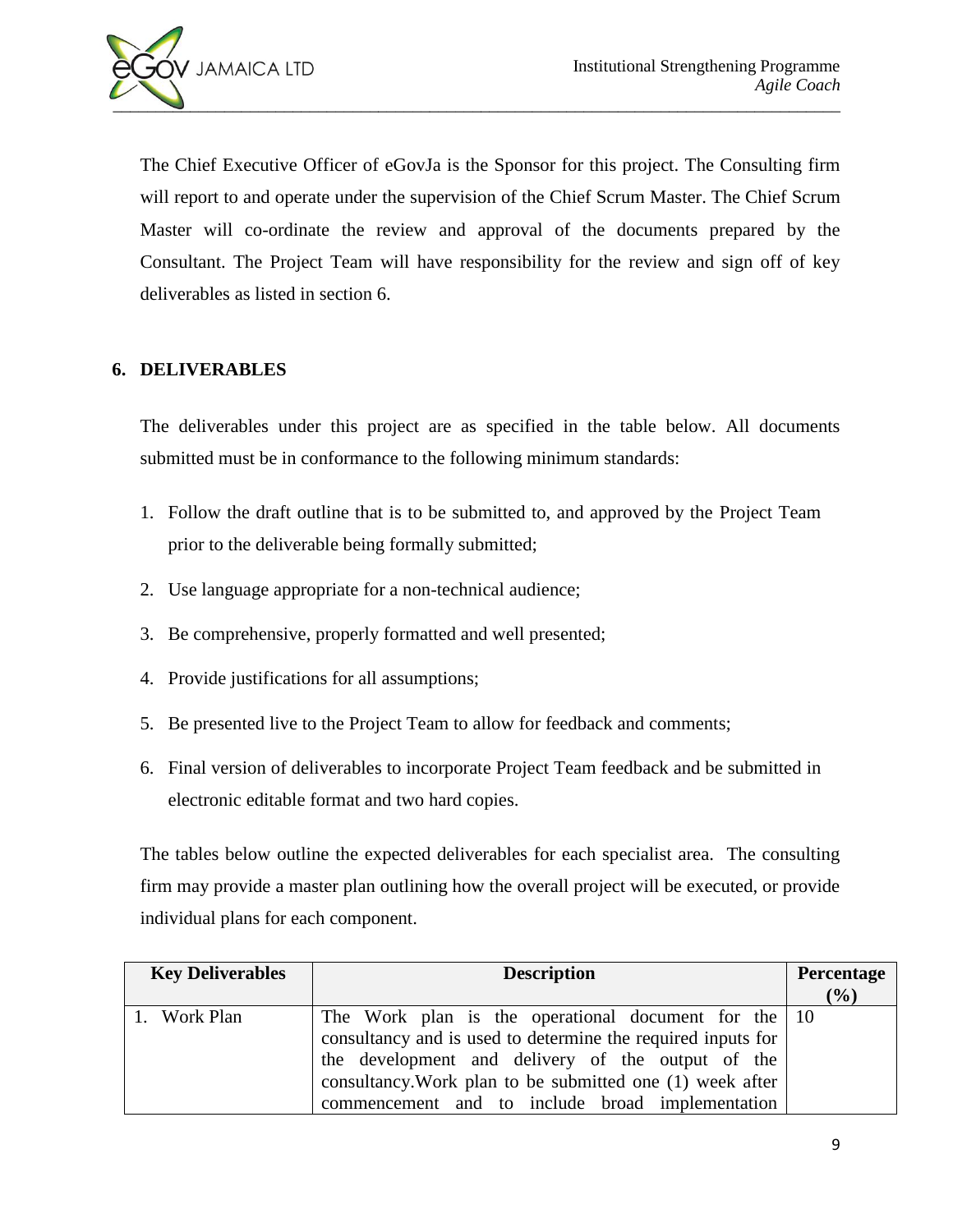

| <b>Key Deliverables</b>                                  | <b>Description</b>                                                                                                                                                                                                                                                                                                                                                                                                                                                                                                                                                                                                                                                                     | Percentage<br>(%) |
|----------------------------------------------------------|----------------------------------------------------------------------------------------------------------------------------------------------------------------------------------------------------------------------------------------------------------------------------------------------------------------------------------------------------------------------------------------------------------------------------------------------------------------------------------------------------------------------------------------------------------------------------------------------------------------------------------------------------------------------------------------|-------------------|
|                                                          | strategy, activities, projected beginning and end times for<br>major activities.                                                                                                                                                                                                                                                                                                                                                                                                                                                                                                                                                                                                       |                   |
| Sensitisation<br>2.<br>Sessions and<br>Workshops         | The Consultant is required to ensure that all activities be<br>supported with the appropriate documentation, including a<br>training plan. Where necessary, the Consultant is expected to<br>conduct formal sessions to facilitate education and transfer<br>of knowledge skills and abilities (KSAs) in regard to the<br>implementation of new business processes and procedures.<br>Business Process Analysts must be assigned to work with<br>the Consultant throughout the project.                                                                                                                                                                                                | 20                |
|                                                          | All information, documents, reports and materials will<br>become and remain the property of eGovJa and the<br>Consultant does not have any rights to copy, retain,<br>reproduce, use or disseminate without the written approval<br>of eGovJa.                                                                                                                                                                                                                                                                                                                                                                                                                                         |                   |
| 3. Progress Reports                                      | These reports shall be provided every two weeks (for this<br>assignment we will be using two week sprints to perform the<br>work) to keep the company informed on the progress of the<br>assignment. The Progress Report will provide the following:<br>Accomplishments from the prior period<br>-<br>Planned actions for the next period<br>$\overline{\phantom{0}}$<br>Updates on the status of any issues affecting assignments<br>Issues requiring action or escalation to the Director<br>$\overline{\phantom{a}}$<br>Risks to project and actions taken/proposed to manage<br>$\qquad \qquad \blacksquare$<br>those risks<br><b>Business Process Review with recommendations</b> | 5                 |
| 4. Communication<br>and Change<br><b>Management Plan</b> | Communication and Change Management Plan established<br>in agreed format and submitted within the agreed timeframe.<br>This involves plans for engaging stakeholders (all eGovJa<br>staff) and the medium in communicating the plans for the<br>organization.<br>This plan will be derived based on the evaluation and<br>selection<br>methodology that best<br>of<br>the<br>suits<br>the<br>transformation being undertaken. Key areas to be covered<br>include:<br>Making a case for the change. Is there a shared need?<br>$\bullet$<br>Why is it necessary? Is the current model optimal?<br>Sharing the vision. Garnering management buy-in. What                                 | 10                |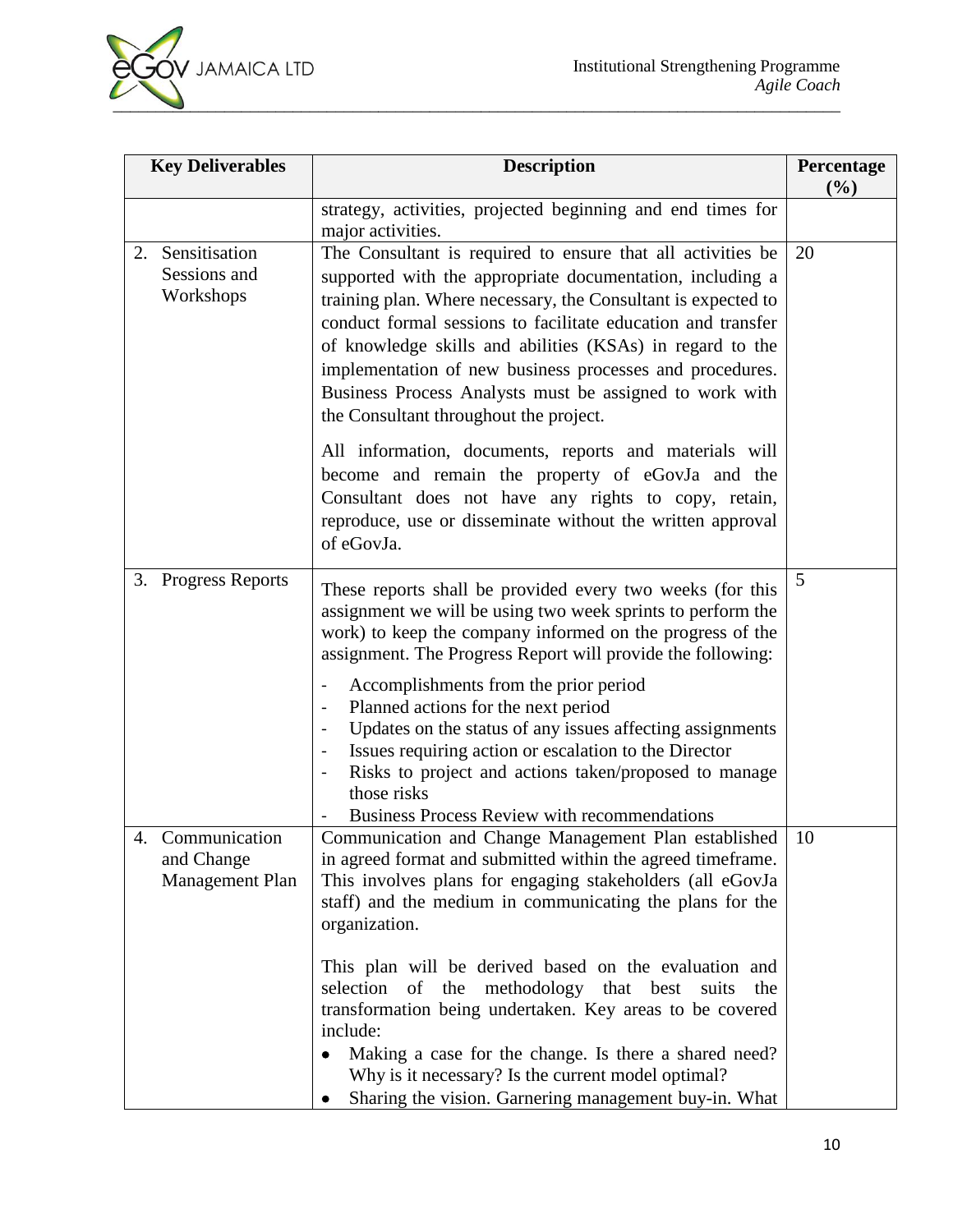

| <b>Key Deliverables</b>                                                | <b>Description</b>                                                                                                                                                                                                                                                                           | Percentage |
|------------------------------------------------------------------------|----------------------------------------------------------------------------------------------------------------------------------------------------------------------------------------------------------------------------------------------------------------------------------------------|------------|
|                                                                        |                                                                                                                                                                                                                                                                                              | (%)        |
|                                                                        | is the future state?<br>Mobilizing the change.<br>$\bullet$<br>Reinforcing the change.<br>٠<br>Measuring<br>the<br>change.<br>Key<br>Development<br>of                                                                                                                                       |            |
|                                                                        | Performance Indicators (metrics) to constantly measure<br>and evaluate the resistance to change so corrective<br>actions can be taken and to also celebrate the successes.                                                                                                                   |            |
| 5. Agile Framework<br>and<br>Implementation/<br><b>Transition Plan</b> | The Agile Framework and Implementation/Transition Plan<br>will be due in accordance with the approved work plan. The<br>Agile Framework and Implementation/Transition Plan<br>should be reviewed within ten (10) days of receipt.<br>The Agile Framework developed for the organization will | 40         |
|                                                                        | have a detailed structure with the requisite processes and<br>procedures to be adopted by the organization.                                                                                                                                                                                  |            |
|                                                                        | The Transition plan will outline deliverables, milestones,<br>activities and resources required to adopt the new Agile<br>Framework developed.                                                                                                                                               |            |
|                                                                        | NOTE: The consultants are required to work with the<br>organization to execute the transition plan for the adoption<br>of the new agile framework.                                                                                                                                           |            |
| 6. Final Report                                                        | A final report for this assignment to<br>summarise work done<br>$\bullet$<br>results achieved<br>proposals for next steps to be implemented                                                                                                                                                  | 15         |
|                                                                        | The scope of the final report is not considered exhaustive<br>and modifications will be considered during the course of<br>the engagement.                                                                                                                                                   |            |

#### *6.1. "Sign-off" Procedure*

The Project Team will work with the Consultant to ensure the deliverables align with the objective of this assignment. It is also expected that the Consultant will present the deliverables to the Project Team.

#### *6.2. Variations*

All proposed changes to the work plan and deliverables must be discussed with the Project Sponsor, and where necessary will be submitted for approval to the Project Team.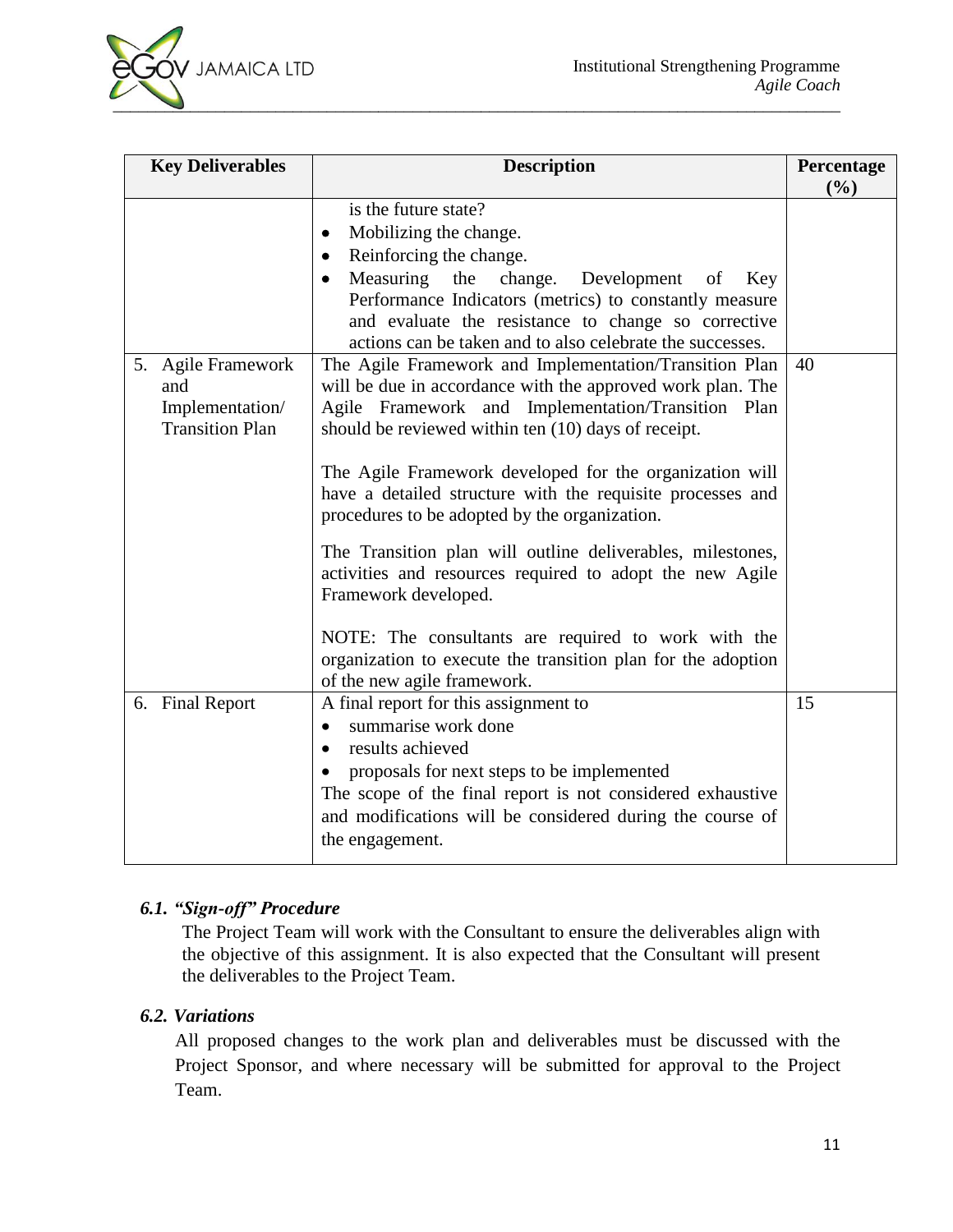

#### *6.3. Schedule of Payment*

Payments for the services will be specified in the Contract.

#### **7. QUALIFICATION AND TECHNICAL EXPERTISE REQUIRED**

#### **7.1. The Consulting Firm**

The Consultant Firm should have the following minimum qualifications and demonstrate the following competencies:

- a) At least 5 years of experience working with an organizations to deliver on agile training, mentoring and coaching.
- b) Should be able to provide evidence of the validity of experience and qualification, including work done for other organization.
- c) Being an authorized training partner with ScrumStudy or Scrum Alliance will be an advantage.
- d) The Consultant will meet the minimum score of 70% in relation to the criteria listed in the Agile Coaching Evaluation Criteria attached.

#### **7.2. Key Skills/ Qualifications**

Of key interest to the GOJ are the key personnel assigned by the Consulting firm to the Project. Specific attention will be paid to the depth of expertise of these individual(s) and their presence and communication capabilities.

The Agile Coach(es) should have the following minimum qualifications and demonstrate the following:

- a) Certified instructor in delivery of training to adults, from a recognized institution.
- b) Consultant must be certified as an Agile Coach as well as possess certification in two (or more) of the following areas: Certified Scrum Trainer, Certified Scrum Coach Professional, Agile coach certified or Project Management Institute Agile Certified Practitioner (PMI-ACP), International Consortium for Agile (ICAgile)/Agile Coaching Institute (ACI) Certified Coach, Certified Scrum Master, Certified Scrum Product Owner, Certified Scrum Developer, SCRUMstudy Certified Agile Coach, Scrum Alliance Certified Enterprise Coach.
- c) Practitioner with demonstrated competence in Agile with at least 6 years relevant experience in recent years with and at least three (3) consecutive years of experience within the last five (5) years as an Agile coach or trainer.
- d) Bachelor's degree in Computer Science/IT related field or equivalent working experience.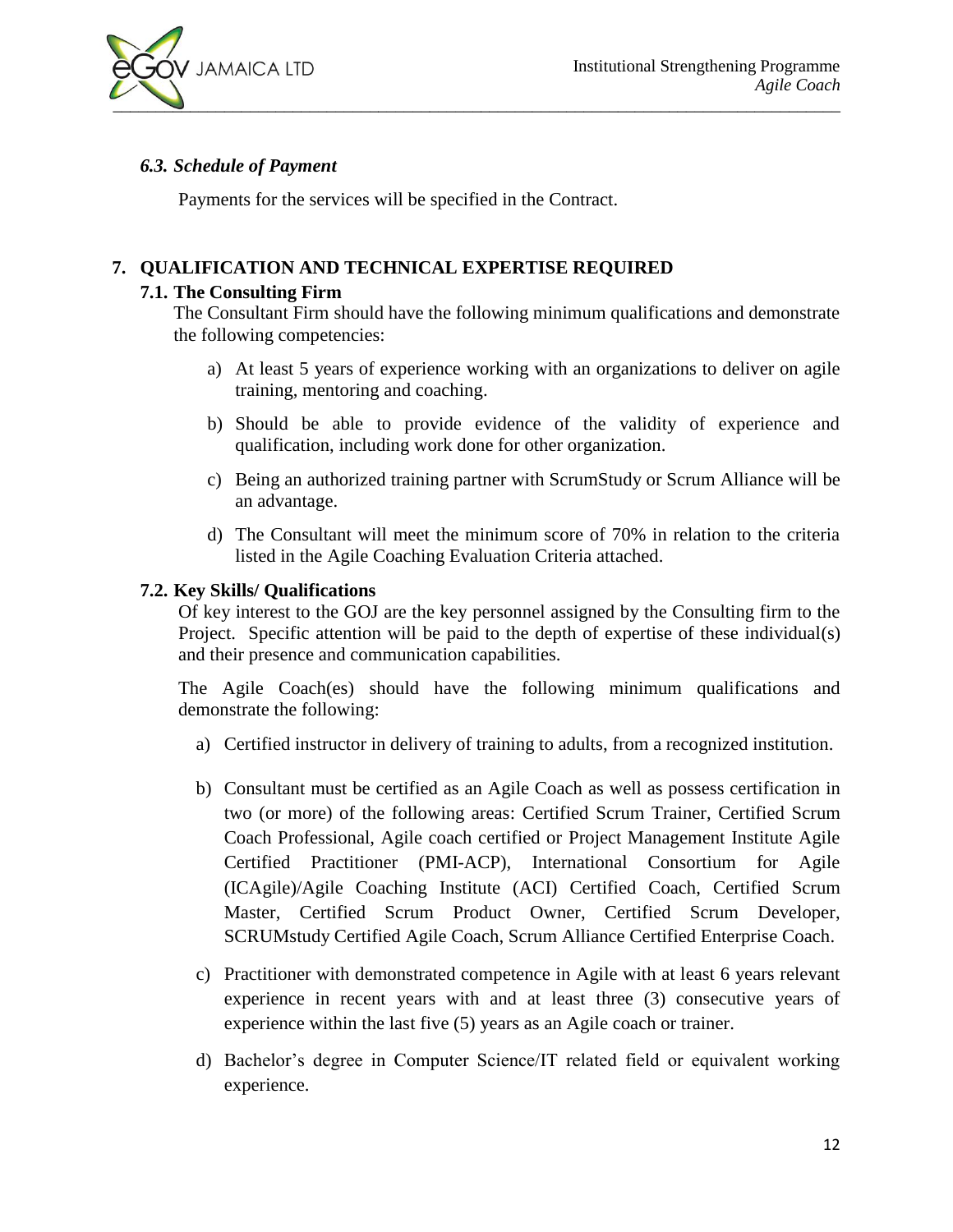

- e) Experience in coaching and training at the enterprise level of management
- f) Experience in enterprise level transformation.
- g) Ability to translate theory, and to tailor, implement and embed best practices.

The Business Process Analysts should have the following minimum qualifications and demonstrate the following:

- a) Certified Business Analyst with Certified Business Analysis Professional [\(CBAP\) designation/Certification of Competency in Business Analysis](http://businessanalystlearnings.com/blog/2012/12/20/business-analyst-certifications-iibas-cbapccba-or-bcs-business-analyst-certification) (CCBA), [BCS Business Analysis](http://businessanalystlearnings.com/blog/2012/12/20/business-analyst-certifications-iibas-cbapccba-or-bcs-business-analyst-certification) Certification, Project Management Institute Professional in Business Analysis [\(PMI-PBA\)](http://businessanalystlearnings.com/business-analyst-career/2015/4/18/getting-up-to-speed-with-the-pmi-professional-in-business-analysis-certification) or equivalent certification.
- b) Business Process Management (BPM) Certification with Association for Intelligent Information Management (AIIM) [BPM Certificate,](http://www.aiim.org/Training/Certificate-Courses/Business-Process-Management) Certification from [BPMInstitute.org,](http://www.bpminstitute.org/certification) [Certified Business Process Professional \(CBPP\)](http://www.abpmp.org/?page=certification_home) with Association of Business Process Management Professionals (ABPMP) or equivalent certification.
- c) Practitioner with demonstrated competence in Business Process improvement with at least 5 years relevant experience in recent years with and at least three (3) consecutive years of experience within the last five (5) years as an Business Process Analyst.
- d) Lean/Six Sigma Certification
- e) Bachelor's degree in Computer Science/IT related field or equivalent working experience.
- f) Ability to apply knowledge of Business Process Modelling Notation (BPMN), Event Driven Process Chain (EPC), Business Process Execution Language (BPEL) to documenting processes.
- g) Experience in managing process change, leading process redesign workshops, educating business users responsible for managing and operating business processes and monitoring, measuring and providing feedback on process performance.

A primary and secondary resource for each component should be identified to ensure project continuity if required.